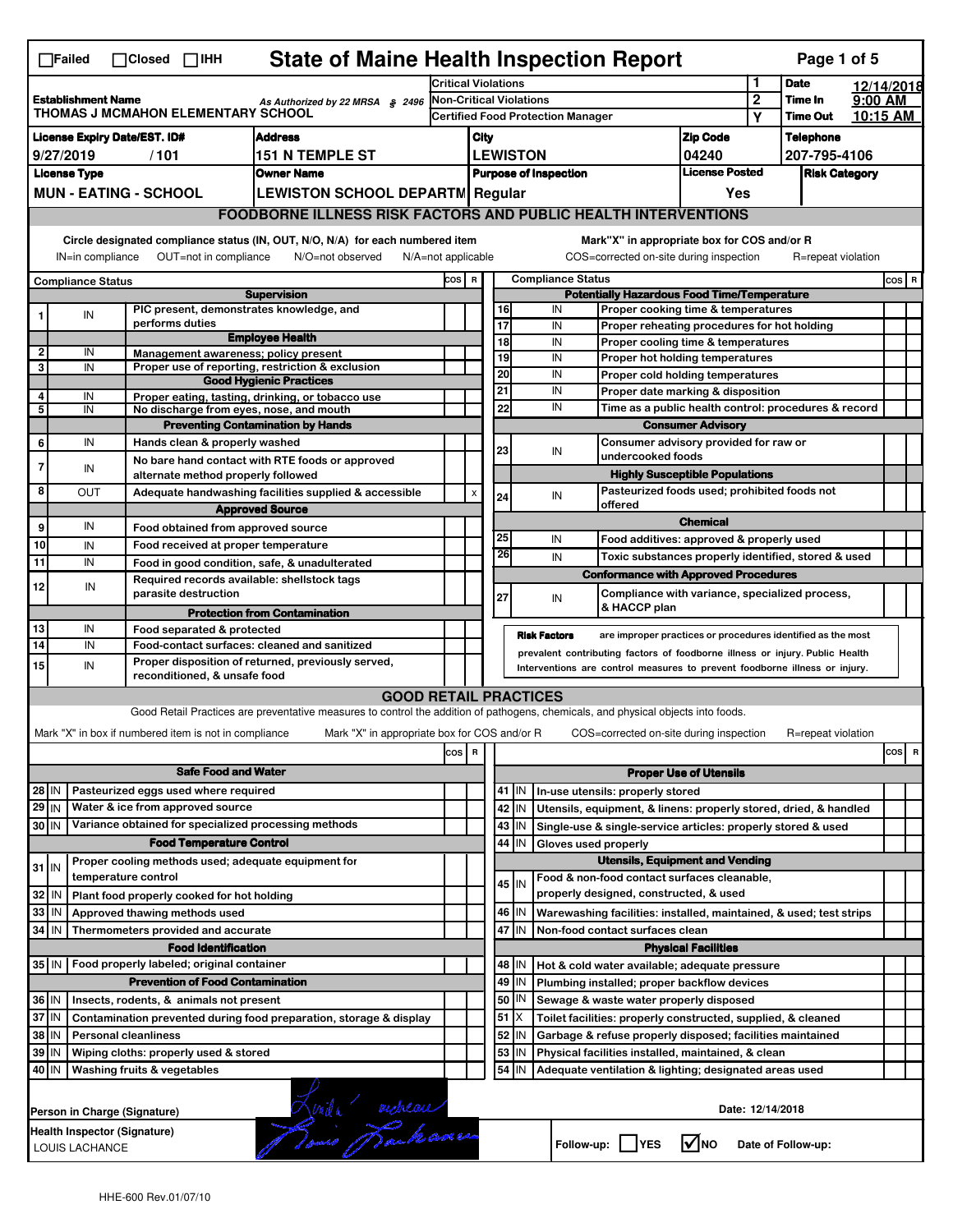| <b>State of Maine Health Inspection Report</b>                                         |                    |                            |                                 |                                 |              |  |                          | Page 2 of 5                      |  |  |
|----------------------------------------------------------------------------------------|--------------------|----------------------------|---------------------------------|---------------------------------|--------------|--|--------------------------|----------------------------------|--|--|
| <b>Establishment Name</b>                                                              |                    |                            | As Authorized by 22 MRSA § 2496 |                                 |              |  |                          | 12/14/2018<br><b>Date</b>        |  |  |
| THOMAS J MCMAHON ELEMENTARY SCHOOL                                                     |                    |                            |                                 |                                 |              |  |                          |                                  |  |  |
| License Expiry Date/EST. ID#<br><b>Address</b><br>151 N TEMPLE ST<br>/101<br>9/27/2019 |                    |                            |                                 | City / State<br><b>LEWISTON</b> | /ME          |  | <b>Zip Code</b><br>04240 | <b>Telephone</b><br>207-795-4106 |  |  |
|                                                                                        |                    |                            |                                 | <b>Temperature Observations</b> |              |  |                          |                                  |  |  |
| Location                                                                               | <b>Temperature</b> |                            |                                 |                                 | <b>Notes</b> |  |                          |                                  |  |  |
| Hot water                                                                              | $118*$             | Hand wash sink             |                                 |                                 |              |  |                          |                                  |  |  |
| Automatic dish machine                                                                 | $180^*$ +          | Final rinse temperature    |                                 |                                 |              |  |                          |                                  |  |  |
| Sliced turkey                                                                          | $40*$              | True 2 door upright cooler |                                 |                                 |              |  |                          |                                  |  |  |
| Orange                                                                                 | $40*$              | Walk in cooler #2          |                                 |                                 |              |  |                          |                                  |  |  |
| Milk                                                                                   | $39*$              | Milk cooler                |                                 |                                 |              |  |                          |                                  |  |  |
| Egg roll                                                                               | $39*$              | Walk in cooler #1          |                                 |                                 |              |  |                          |                                  |  |  |

**Person in Charge (Signature)**

**Health Inspector (Signature)**  LOUIS LACHANCE



**Date: 12/14/2018**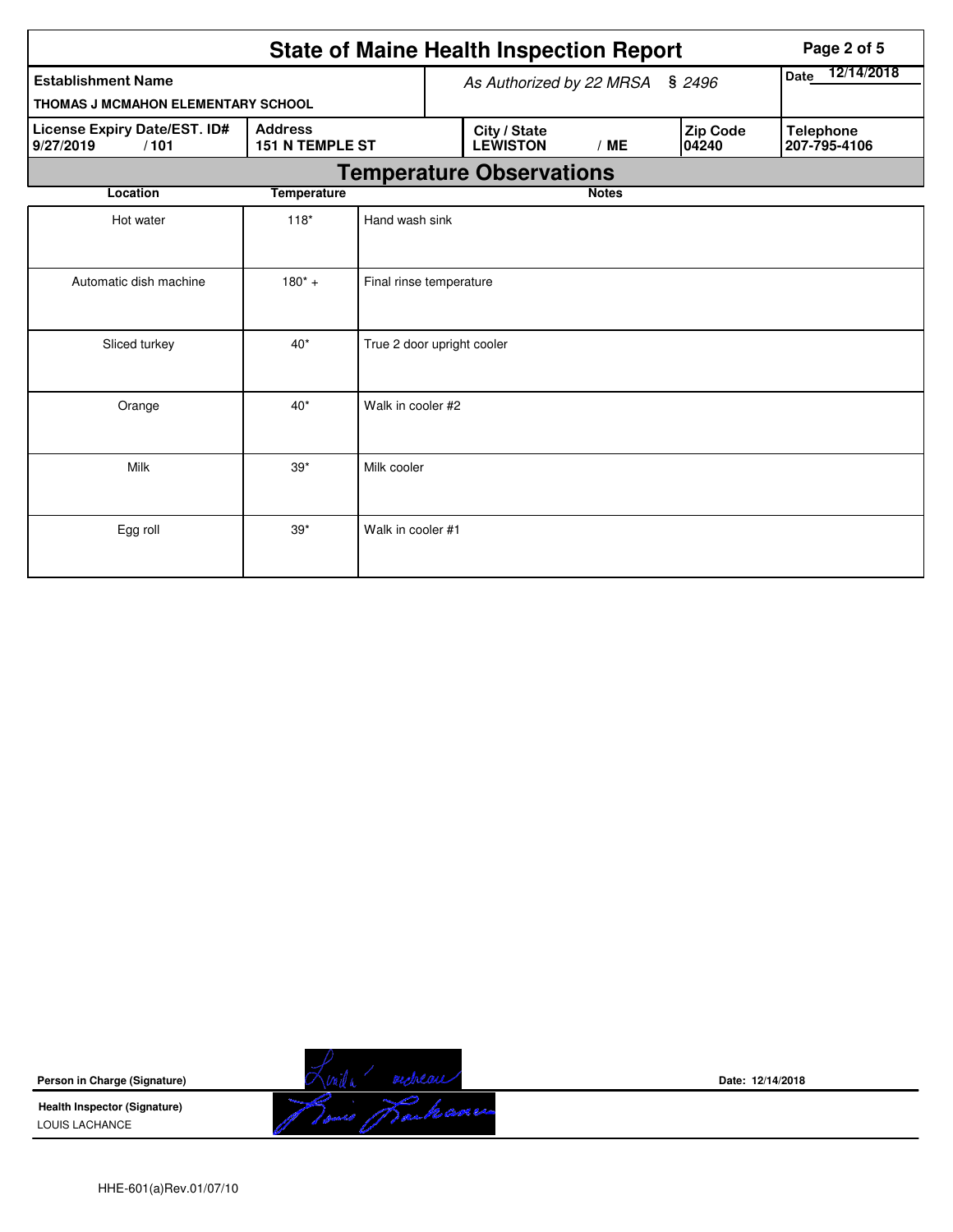|                                                                                                                                                    | Page 3 of 5                              |                                 |    |                          |      |            |  |  |
|----------------------------------------------------------------------------------------------------------------------------------------------------|------------------------------------------|---------------------------------|----|--------------------------|------|------------|--|--|
| <b>Establishment Name</b>                                                                                                                          |                                          |                                 |    |                          | Date | 12/14/2018 |  |  |
| THOMAS J MCMAHON ELEMENTARY SCHOOL                                                                                                                 |                                          |                                 |    |                          |      |            |  |  |
| License Expiry Date/EST. ID#<br>9/27/2019<br>/101                                                                                                  | <b>Address</b><br><b>151 N TEMPLE ST</b> | City / State<br><b>LEWISTON</b> | ME | <b>Zip Code</b><br>04240 |      |            |  |  |
| <b>Observations and Corrective Actions</b>                                                                                                         |                                          |                                 |    |                          |      |            |  |  |
| Violations cited in this report must be corrected within the time frames below, or as stated in sections<br>8-405.11 and 8-406.11 of the Food Code |                                          |                                 |    |                          |      |            |  |  |
| 8: 5-203.11: C: Inadequate number of hand wash facilities.                                                                                         |                                          |                                 |    |                          |      |            |  |  |

INSPECTOR NOTES: \*\*REPEAT\*\*Facility only has 1 handsink for large production kitchen. Install hand wash sink in closer proximity to dishroom, 3 bay sink area.

51: 5-501.17: N: Covered receptacle not provided. (Female use)

INSPECTOR NOTES: Left side restroom lacking covered trash recepticle. Provide a covered bin.

51: 6-202.14: N: Toilet room not enclosed, with a self closing, tight fitting door.

INSPECTOR NOTES: Right hand side restroom does not have a tight fitting, self closing door. Install new hardware or door to achieve tight fit and self closing.

**Person in Charge (Signature)**

**Health Inspector (Signature)**  LOUIS LACHANCE



**Date: 12/14/2018**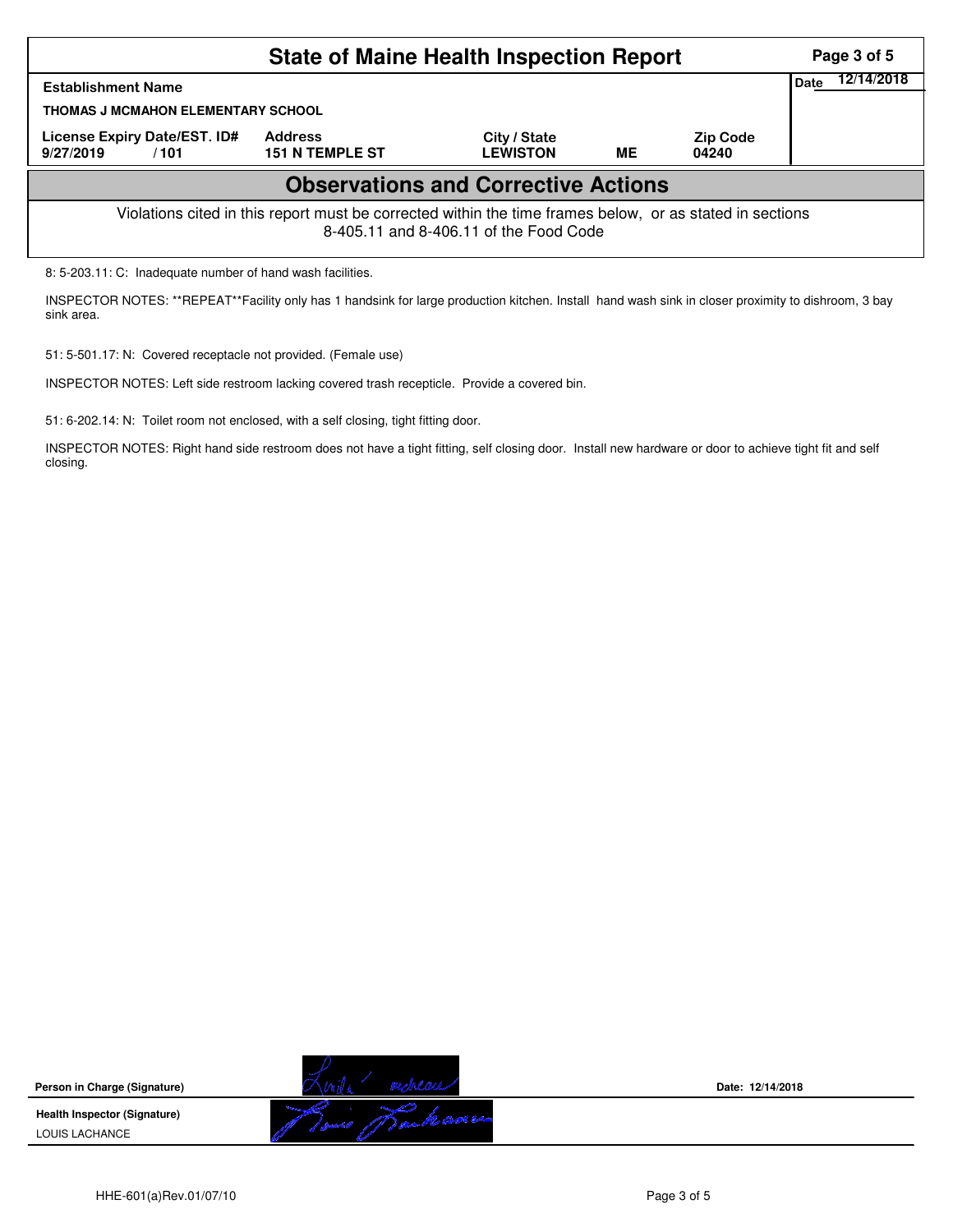| <b>State of Maine Health Inspection Report</b><br>Page 4 of 5 |                                          |                                 |    |                          |  |  |  |  |  |
|---------------------------------------------------------------|------------------------------------------|---------------------------------|----|--------------------------|--|--|--|--|--|
| 12/14/2018<br>Date<br><b>Establishment Name</b>               |                                          |                                 |    |                          |  |  |  |  |  |
| <b>THOMAS J MCMAHON ELEMENTARY SCHOOL</b>                     |                                          |                                 |    |                          |  |  |  |  |  |
| License Expiry Date/EST. ID#<br>9/27/2019<br>/101             | <b>Address</b><br><b>151 N TEMPLE ST</b> | City / State<br><b>LEWISTON</b> | MЕ | <b>Zip Code</b><br>04240 |  |  |  |  |  |
| <b>Inspection Notes</b>                                       |                                          |                                 |    |                          |  |  |  |  |  |

Certified Food Protection Manager: Linda Bodreau exp. 3/18/21 Faith Bowen exp. 5/19/20

Unless directed otherwise, all Eating Establishments are required to submit a copy of their Certified Food Protection Manager (CFPM) certificate. A CFPM must be hired at the time of a new eating establishment opening or within 60 days of when a CFPM leaves employment. For a list of CFPM courses and trainers go to http://www.maine.gov/healthinspection/training.htm Please provide a copy of this certification(s) to Carol Gott, Health Inspection Program, 286 Water St. 3rd Floor, Augusta, ME

04333, carol.gott@maine.gov or faxing to 207-287-3165. Please include the name of your establishment and the establishment ID# with your certification(s).

Employee Health Policy:

The Health Inspection Program has implemented an educational public health initiative on Employee Health on March 1, 2017. The policy handouts will be provided to you by your inspector and reviewed during inspection for compliance. They are also available on the Program's website: http://www.maine.gov/healthinspection

2013 Maine Food Code Adoption:

The Maine Food Code was adopted in October of 2013. Please refer to our website for a copy, http://www.maine.gov/healthinspection. Following are a few of the major changes: \* No Bare Hand Contact with Ready-To-Eat Food. \* Establishments must have clean-up procedures for employees to follow following vomiting and diarrheal events. \* Date marking of Ready-to-eat potentially hazardous foods.

Violation Correction Timeframe:

Critical violations should be corrected on site, but in any event, within 10 days. The licensee must contact Louis Lachance when the critical violation has been addressed at 207-513-3125 extension 3224 or at llachance@lewistonmaine.gov. Non-critical violations must be corrected within 30 days. Failure to satisfactorily correct these violations before the follow-up inspection may result in enforcement proceedings by the Department to include fines and penalties. License renewals can be denied if violations are not corrected within the noted timeframes.

C= Critical violation and NC= Non-critical violation:

"Critical violation" means a provision of the Food Code that, if in non-compliance, is more likely than other violations to contribute to food contamination, illness or environmental health hazard.

Additional Inspection Fee:

License fees provide for two inspections per year. When additional inspections are required, the Department may charge an additional \$100 fee to cover the costs of each additional inspection or visit.

## Document Retention/Posting:

Pursuant to the Maine Food Code, the establishment's current license must be displayed. In addition, a sign or placard must be posted in a conspicuous area notifying consumers that a copy of the most recent inspection report is available upon request. CFPM certificates must be posted in a conspicuous area and must be available to the Department upon request.

| Person in Charge (Signature)                                 |                                           | Date: 12/14/2018 |
|--------------------------------------------------------------|-------------------------------------------|------------------|
| <b>Health Inspector (Signature)</b><br><b>LOUIS LACHANCE</b> | (1) and the case we<br><b>CONTRACTORY</b> |                  |